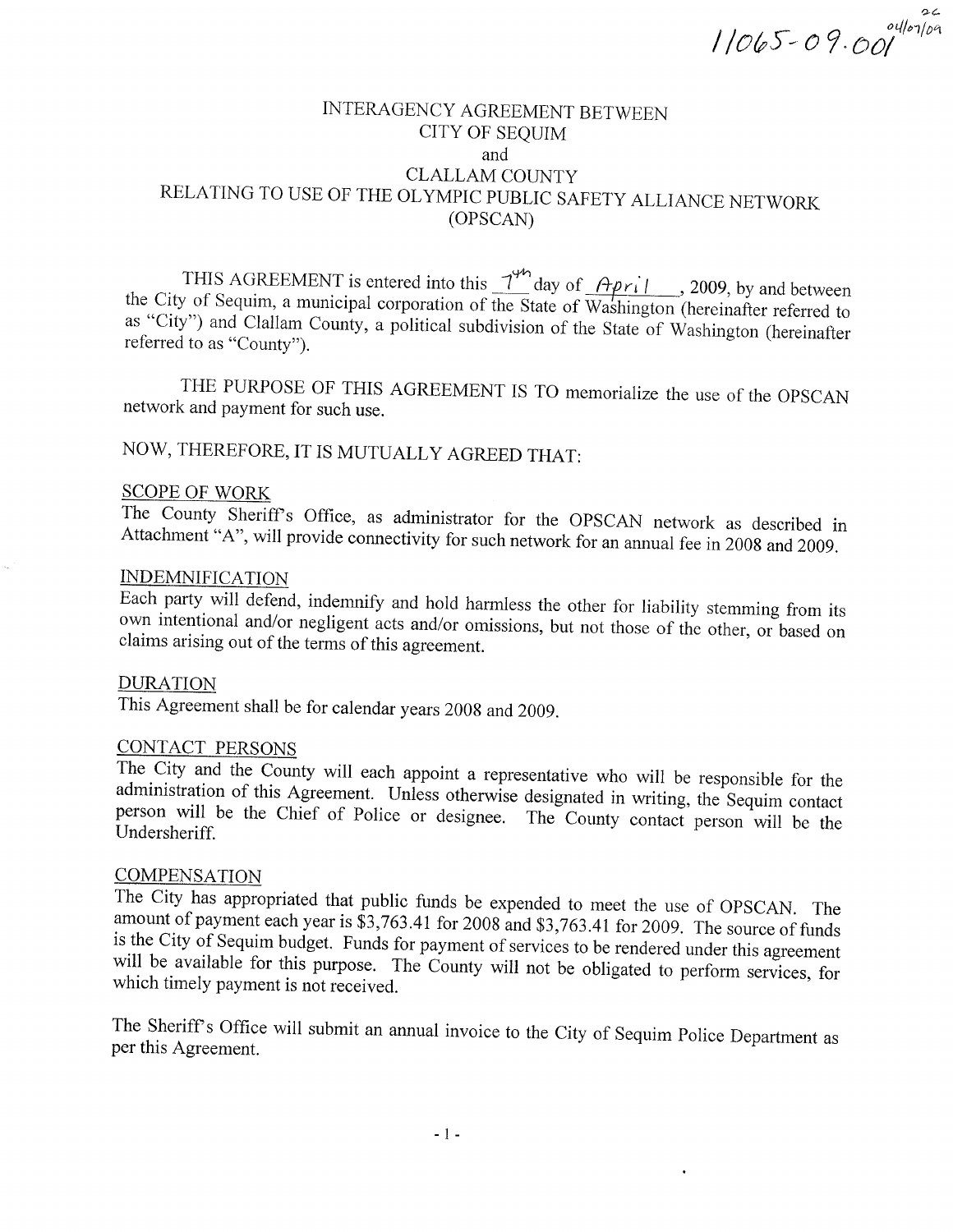# <u>ALTERATIONS AND AMENDMEN</u>

The City and the County may mutually amend this agreement. Such amendments shall not be binding unless they are in writing and signed by personnel authorized to bind the City and the County.

## **TERMINATION**

Except as otherwise provided for in this agreement, either party may terminate this agreement upon thirty (30) days written notice. If this agreement is so terminated, the terminating party shall be liable only for performance rendered or costs incurred in accordance with the terms of this agreement prior to the effective date of termination. In the event of termination, the parties agree that any property acquired in connection with this agreement shall remain the property of the party who purchased the property.

# DISPUTE RESOLUTION

In the event that a dispute arises under this agreement, it shall be determined in the following manner:

The City shall appoint a member to the Dispute Board. The County will appoint a member to the Dispute Board. The City and the County will jointly appoint a member to the Dispute Board. In the event the City and County are

SEVERABILITY<br>If any provision of this agreement or any provision of any law, rule, or document incorporated by reference into this agreement, shall be held invalid, such invalidity shall not affect the other provisions of this agreement which legally can be given effect without the invalid provision. To this end, the provisions of

COMPLETE EXPRESSION<br>This agreement, and any written attachments or amendments thereto, including "Attachment A", constitute the complete agreement of the parties and any oral representations or understandings not incorporated herein are excluded.

ALL WRITINGS CONTAINED HEREIN<br>IN WITNESS WHEREOF, the City of Sequim and Clallam County have signed this agreement as of the date and year written below.

Robert L. Spinks, Chief of Police<br>Sequim Police Department Date:

W. L. Benedict, Sheriff Clallam County Sheriff's Office Date: 3-27-2009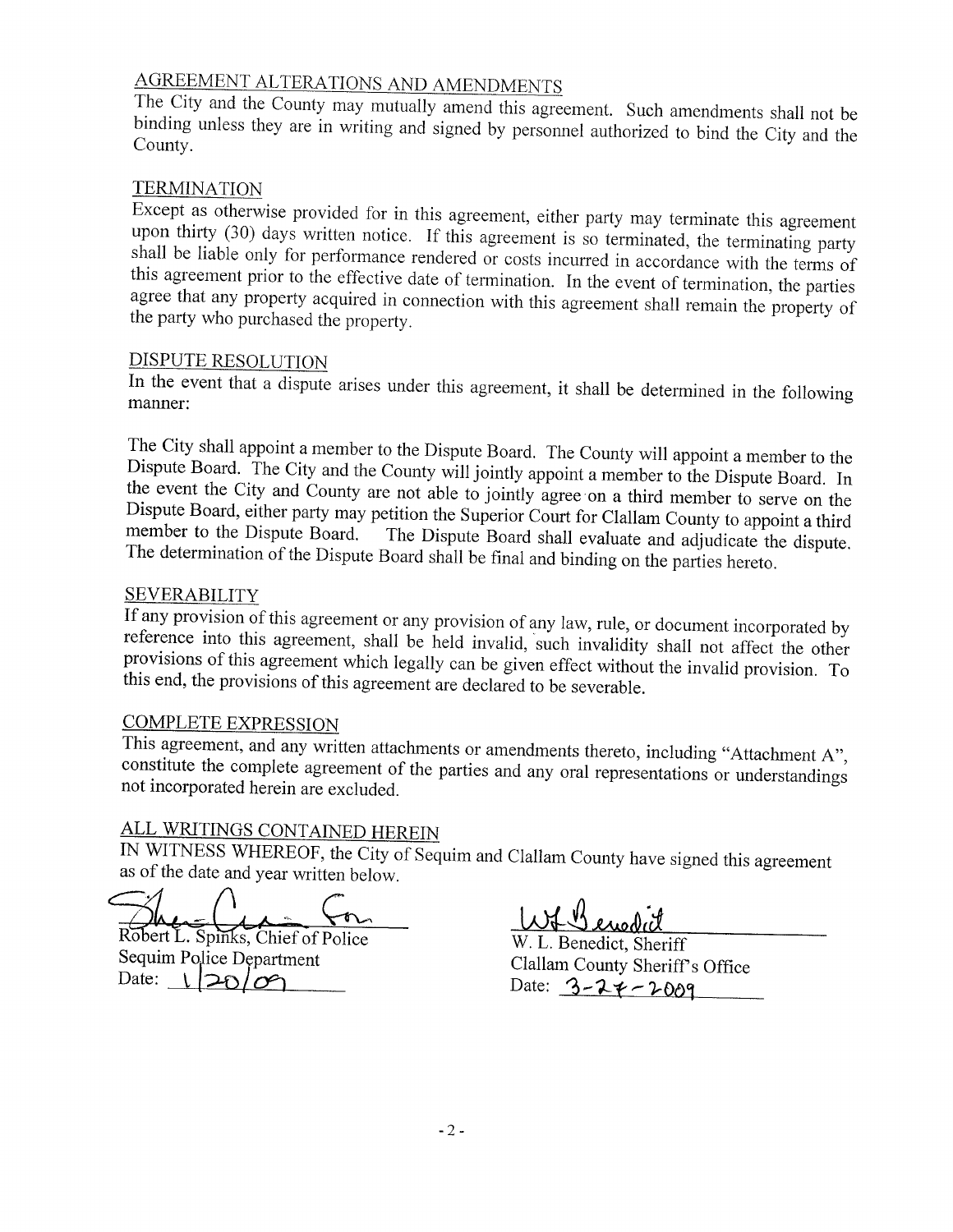Contractor Information: Sequim Police Department for the City of Sequim Address: 609 W. Washington #16 Sequim, WA 98382

**Contact Name:** Robert L. Spinks, Chief of Police Phone: 360-683-7227 360-683-4556 Fax: Email: rspinks@ci.sequim.wa.us Howard V. Doherty, Chair Date: April 7, 2009

Laura Dubois, Mayor

Sequim City Council Date:

Approved as to Form;

ابدل

Mark Nichols, Chief Deputy Prosecuting Attorney

 $\setminus$ 

Craig Ritchie, City Attorney City of Sequim